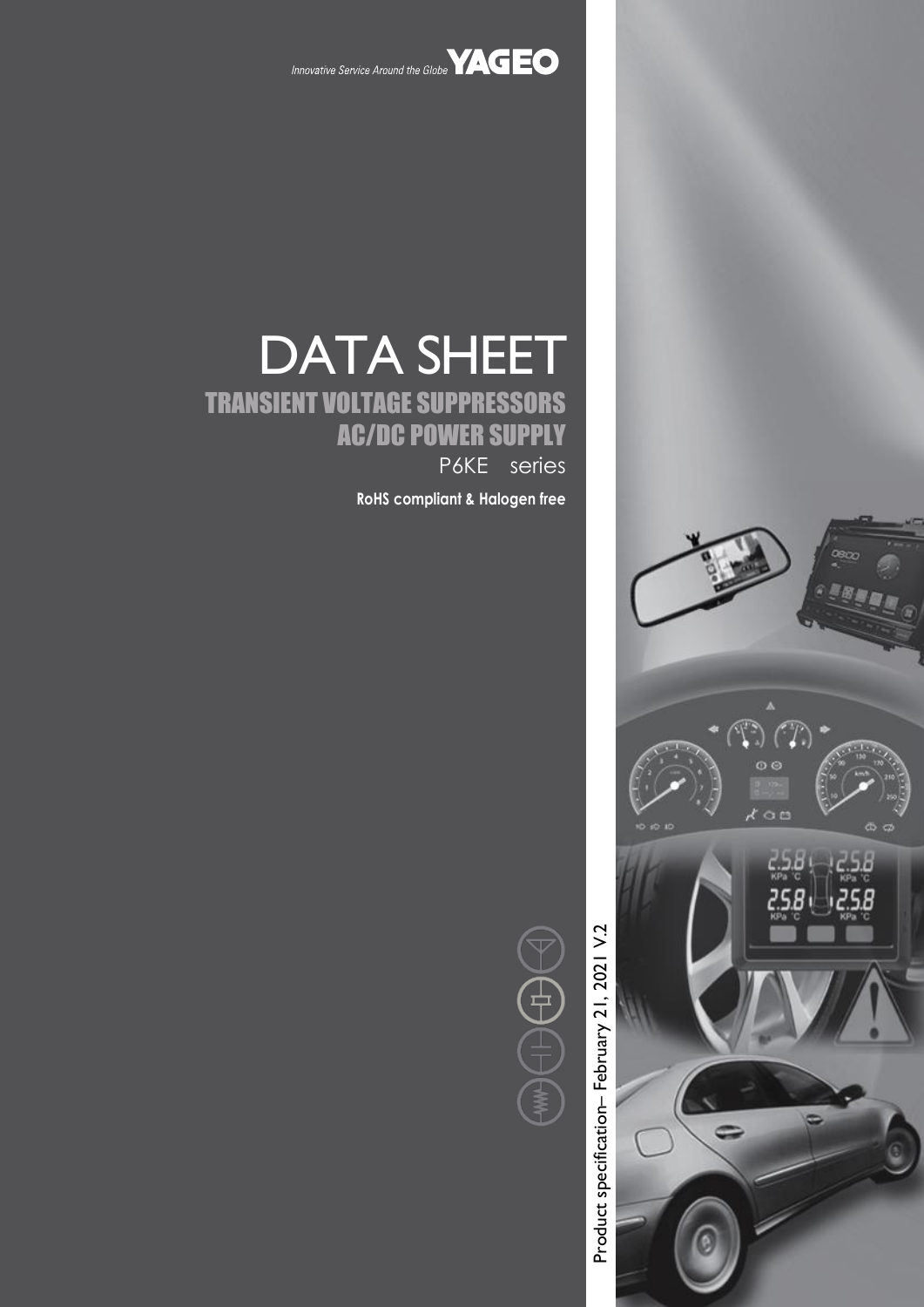YAGEO Circuit Protection

**Transient Voltage Suppressors P6KE** 

### **Transient Voltage Suppressors (TVS) Data Sheet**

#### **Features**

- Glass passivated junction
- Low zener impedance
- Excellent clamping capability
- 600W peak pulse power capability at 10/1000us waveform, repetition rate (duty cycle): 0.01%
- Fast response time
- **Typical IR less than 1**  $\mu$  **A above 12V.**
- High Temperature soldering guaranteed: 265 °C/10 seconds/.375″, (9.5mm) lead length, 5lbs (2.3kg) tension
- Plastic package has underwriters laboratory flammability 94V-0
- Meets MSL level 1, per J-STD-020.
- Safety certification: UL: E244458
- IEC61000-4-2 ESD 30KV Air, 30KV contact compliance

#### **Mechanical Data**

- Case: JEDEC DO-15 Moulded plastic
- Terminal: Axial leads, solderable per MIL-STD-750, Method 2026
- Polarity: Color band denotes cathode except bi-directional models
- Mounting Position: Any
- Weight: 0.42g

#### **Applications**

- 
- I/O interface AC/DC power supply
- Low frequency signal transmission line (RS232, RS485, etc.)

#### **Maximum Ratings and Characteristics**

Ratings at 25℃ ambient temperature unless otherwise specified.

| Rating                                                                                                               | Symbol              | Value           | <b>Units</b>   |
|----------------------------------------------------------------------------------------------------------------------|---------------------|-----------------|----------------|
| Peak pulse power dissipation at 10/1000µs waveform<br>(Note1, Fig.1)                                                 | P <sub>PPM</sub>    | Minimum 600     | Watts          |
| Peak pulse current of at 10/1000µs waveform (Note 1, Fig.3)                                                          | <b>I</b> PPM        | See Table       | Amps           |
| Steady state power dissipation at $T_L = 75^{\circ}C$ (Fig.5)                                                        | $P_{M(AV)}$         | 5.0             | Watts          |
| Peak forward surge current, 8.3ms single half sine-wave<br>superimposed on rated load, (JEDEC Method) (Note2, Fig.6) | <b>IFSM</b>         | 100             | Amps           |
| Operating junction and Storage Temperature Range.                                                                    | $T_{J}$ , $T_{STG}$ | $-55$ to $+150$ | $^{\circ}$ C   |
| Typical thermal resistance junction to lead                                                                          | $R_{\theta$ JL      | 20              | $^{\circ}$ CMV |
| Typical thermal resistance junction to ambient                                                                       | $R_{\theta$ JA      | 75              | $^{\circ}$ CMV |

Notes: 1. Non-repetitive current pulse, per Fig.3 and derated above  $T_A=25^{\circ}C$  per Fig.2.

2. 8.3ms single half sine-wave, or equivalent square wave, duty cycle=4 pulses per minutes maximum.



2 7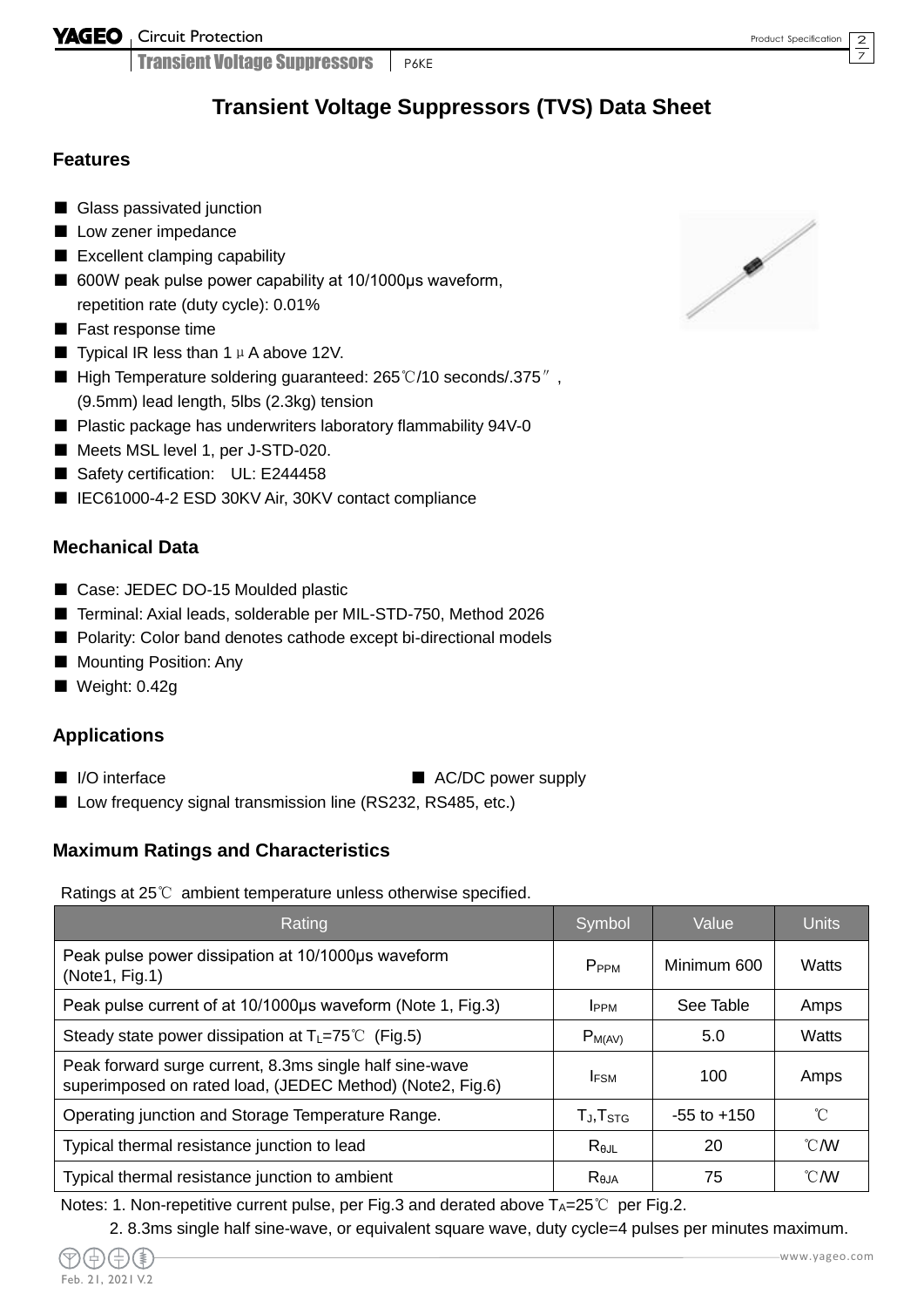Transient Voltage Suppressors Frake

#### $\overline{3}$  $\overline{\phantom{0}}$

### **Dimensions (DO-204AC/DO-15)**



| Symbol |       | <b>Millimeters</b> | <b>Inches</b> |       |  |
|--------|-------|--------------------|---------------|-------|--|
|        | Min.  | Max.               | Min.          | Max.  |  |
|        | 25.40 |                    | 1.000         |       |  |
|        | 5.80  | 7.60               | 0.230         | 0.300 |  |
|        | 2.60  | 3.60               | 0.104         | 0.140 |  |
| s      | 0.71  | 0.86               | 0.028         | 0.034 |  |

### **Electrical Characteristics (TA=25**℃**)**

| <b>Part Number</b> |                      | Reverse<br>Stand-Off<br>Voltage | <b>Breakdown</b><br>Voltage<br>$@I_{T}$ | <b>Test</b><br>Current | Maximum<br>Clamping<br>Voltage @I <sub>PP</sub> | Peak<br>Pulse<br>Current | Reverse<br>Leakage<br>@V <sub>RWM</sub> |
|--------------------|----------------------|---------------------------------|-----------------------------------------|------------------------|-------------------------------------------------|--------------------------|-----------------------------------------|
| Unidirectional     | <b>Bidirectional</b> | $V_{RWM}(V)$                    | $V_{BR}(V)$                             | $I_T(mA)$              | Vc(V)                                           | IPP(A)                   | $I_R(\mu A)$                            |
| P6KE6.8A           | P6KE6.8CA            | 5.80                            | $6.45 - 7.14$                           | 10                     | 10.5                                            | 58.1                     | 1000                                    |
| <b>P6KE7.5A</b>    | <b>P6KE7.5CA</b>     | 6.40                            | $7.13 - 7.88$                           | 10                     | 11.3                                            | 54.0                     | 500                                     |
| P6KE8.2A           | <b>P6KE8.2CA</b>     | 7.02                            | 7.79~8.61                               | 10                     | 12.1                                            | 50.4                     | 200                                     |
| <b>P6KE9.1A</b>    | <b>P6KE9.1CA</b>     | 7.78                            | $8.65 - 9.55$                           | $\mathbf{1}$           | 13.4                                            | 45.5                     | 50                                      |
| P6KE10A            | P6KE10CA             | 8.55                            | $9.50 - 10.50$                          | 1                      | 14.5                                            | 42.1                     | 10                                      |
| P6KE11A            | P6KE11CA             | 9.40                            | 10.50~11.60                             | $\mathbf{1}$           | 15.6                                            | 39.1                     | 5                                       |
| P6KE12A            | P6KE12CA             | 10.20                           | 11.40~12.60                             | $\mathbf{1}$           | 16.7                                            | 36.5                     | 5                                       |
| P6KE13A            | P6KE13CA             | 11.10                           | 12.40~13.70                             | $\mathbf{1}$           | 18.2                                            | 33.5                     | $\mathbf{1}$                            |
| P6KE15A            | P6KE15CA             | 12.80                           | 14.30~15.80                             | $\mathbf{1}$           | 21.2                                            | 28.8                     | $\mathbf{1}$                            |
| P6KE16A            | P6KE16CA             | 13.60                           | 15.20~16.80                             | $\mathbf{1}$           | 22.5                                            | 27.1                     | $\mathbf{1}$                            |
| P6KE18A            | P6KE18CA             | 15.30                           | 17.10~18.90                             | $\mathbf{1}$           | 25.2                                            | 24.2                     | $\mathbf 1$                             |
| P6KE20A            | P6KE20CA             | 17.10                           | 19.00~21.00                             | $\mathbf{1}$           | 27.7                                            | 22.0                     | $\mathbf{1}$                            |
| P6KE22A            | P6KE22CA             | 18.80                           | 20.90~23.10                             | $\mathbf{1}$           | 30.6                                            | 19.9                     | $\mathbf{1}$                            |
| P6KE24A            | P6KE24CA             | 20.50                           | 22.80~25.20                             | $\mathbf{1}$           | 33.2                                            | 18.4                     | $\mathbf{1}$                            |
| P6KE27A            | P6KE27CA             | 23.10                           | 25.70~28.40                             | $\mathbf{1}$           | 37.5                                            | 16.3                     | $\mathbf 1$                             |
| P6KE30A            | P6KE30CA             | 25.60                           | 28.50~31.50                             | $\mathbf{1}$           | 41.4                                            | 14.7                     | $\mathbf{1}$                            |
| P6KE33A            | P6KE33CA             | 28.20                           | 31.40~34.70                             | 1                      | 45.7                                            | 13.3                     | 1                                       |
| P6KE36A            | P6KE36CA             | 30.80                           | 34.20~37.80                             | $\mathbf{1}$           | 49.9                                            | 12.2                     | $\mathbf{1}$                            |
| P6KE39A            | P6KE39CA             | 33.30                           | 37.10~41.00                             | $\mathbf{1}$           | 53.9                                            | 11.3                     | $\mathbf{1}$                            |
| P6KE43A            | P6KE43CA             | 36.80                           | 40.90~45.20                             | $\mathbf{1}$           | 59.3                                            | 10.3                     | $\mathbf{1}$                            |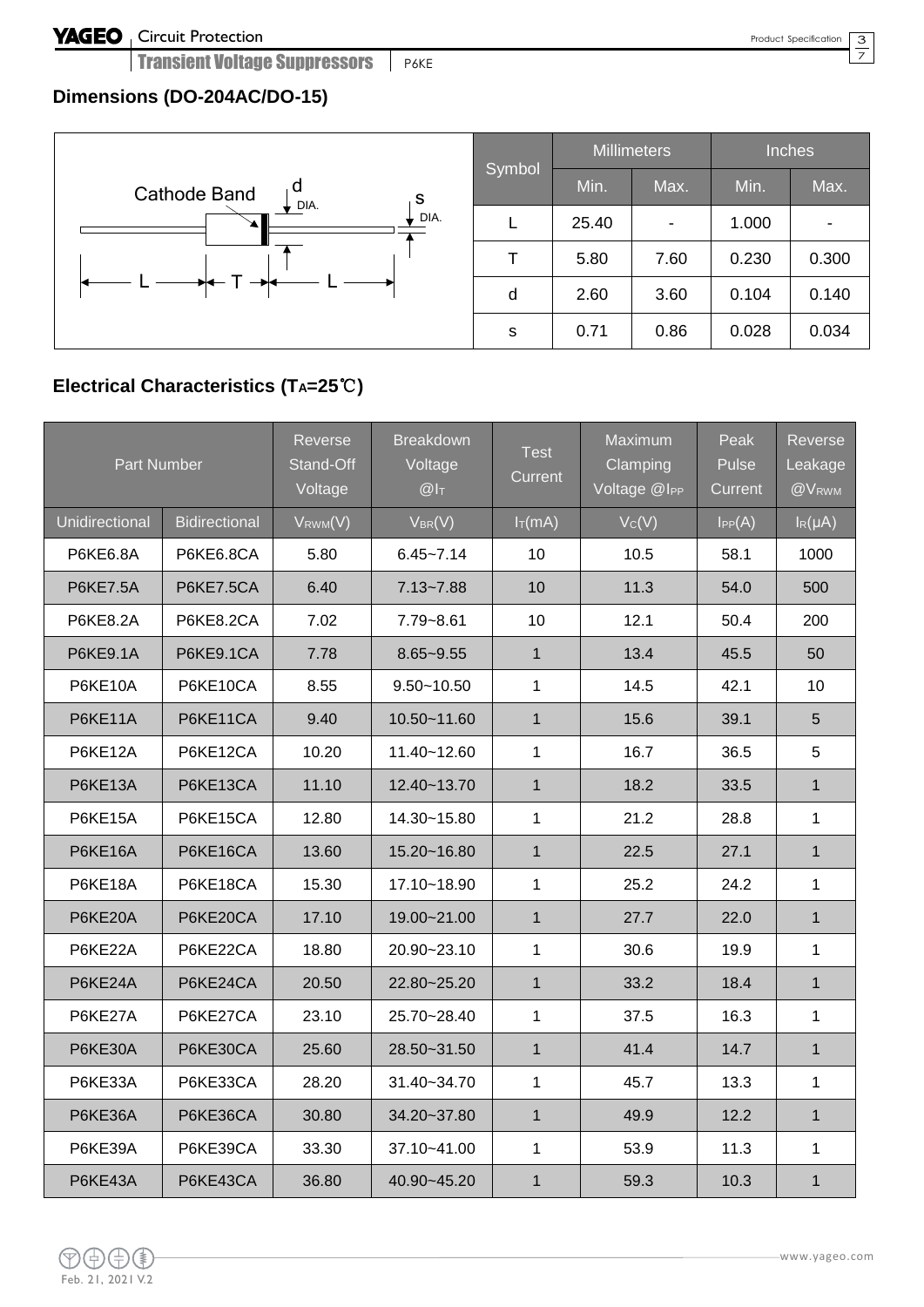Transient Voltage Suppressors | P6KE

### **Electrical Characteristics (TA=25**℃**)**

| <b>Part Number</b>    |                      | Reverse<br>Stand-Off<br>Voltage | <b>Breakdown</b><br>Voltage<br>@I <sub>T</sub> | <b>Test</b><br>Current | Maximum<br>Clamping<br>Voltage @IPP | Peak<br>Pulse<br>Current | <b>Reverse</b><br>Leakage<br>@VRWM |
|-----------------------|----------------------|---------------------------------|------------------------------------------------|------------------------|-------------------------------------|--------------------------|------------------------------------|
| <b>Unidirectional</b> | <b>Bidirectional</b> | $V_{RWM}(V)$                    | $V_{BR}(V)$                                    | $I_T(mA)$              | $V_C(V)$                            | $I_{PP}(A)$              | $I_R(\mu A)$                       |
| P6KE47A               | P6KE47CA             | 40.20                           | 44.70~49.40                                    | 1                      | 64.8                                | 9.4                      | $\mathbf{1}$                       |
| P6KE51A               | P6KE51CA             | 43.60                           | 48.50~53.60                                    | $\mathbf{1}$           | 70.1                                | 8.7                      | $\mathbf{1}$                       |
| P6KE56A               | P6KE56CA             | 47.80                           | 53.20~58.80                                    | 1                      | 77.0                                | 7.9                      | 1                                  |
| P6KE62A               | P6KE62CA             | 53.00                           | 58.90~65.10                                    | $\mathbf{1}$           | 85.0                                | 7.2                      | $\mathbf{1}$                       |
| P6KE68A               | P6KE68CA             | 58.10                           | 64.60~71.40                                    | 1                      | 92.0                                | 6.6                      | 1                                  |
| P6KE75A               | P6KE75CA             | 64.10                           | 71.30~78.80                                    | $\mathbf{1}$           | 103.0                               | 5.9                      | $\mathbf{1}$                       |
| P6KE82A               | P6KE82CA             | 70.10                           | 77.90~86.10                                    | 1                      | 113.0                               | 5.4                      | 1                                  |
| P6KE91A               | P6KE91CA             | 77.80                           | 86.50~95.50                                    | $\mathbf{1}$           | 125.0                               | 4.9                      | $\mathbf{1}$                       |
| P6KE100A              | <b>P6KE100CA</b>     | 85.50                           | 95.00~105.00                                   | $\mathbf{1}$           | 137.0                               | 4.5                      | $\mathbf{1}$                       |
| <b>P6KE110A</b>       | <b>P6KE110CA</b>     | 94.00                           | 105.00~116.00                                  | $\mathbf{1}$           | 152.0                               | 4.0                      | $\mathbf{1}$                       |
| <b>P6KE120A</b>       | <b>P6KE120CA</b>     | 102.00                          | 114.00~126.00                                  | 1                      | 165.0                               | 3.7                      | 1                                  |
| <b>P6KE130A</b>       | <b>P6KE130CA</b>     | 111.00                          | 124.00~137.00                                  | $\mathbf{1}$           | 179.0                               | 3.4                      | $\mathbf{1}$                       |
| P6KE150A              | P6KE150CA            | 128.00                          | 143.00~158.00                                  | 1                      | 207.0                               | 2.9                      | $\mathbf{1}$                       |
| <b>P6KE160A</b>       | <b>P6KE160CA</b>     | 136.00                          | 152.00~168.00                                  | $\mathbf{1}$           | 219.0                               | 2.8                      | $\mathbf{1}$                       |
| <b>P6KE170A</b>       | <b>P6KE170CA</b>     | 145.00                          | 162.00~179.00                                  | 1                      | 234.0                               | 2.6                      | 1                                  |
| <b>P6KE180A</b>       | <b>P6KE180CA</b>     | 154.00                          | 171.00~189.00                                  | 1                      | 246.0                               | 2.5                      | $\mathbf{1}$                       |
| <b>P6KE200A</b>       | <b>P6KE200CA</b>     | 171.00                          | 190.00~210.00                                  | 1                      | 274.0                               | 2.2                      | $\mathbf 1$                        |
| <b>P6KE220A</b>       | <b>P6KE220CA</b>     | 185.00                          | 209.00~231.00                                  | $\mathbf{1}$           | 328.0                               | 1.9                      | $\mathbf 1$                        |
| P6KE250A              | P6KE250CA            | 214.00                          | 237.00~263.00                                  | 1                      | 344.0                               | 1.8                      | 1                                  |
| <b>P6KE300A</b>       | P6KE300CA            | 256.00                          | 285.00~315.00                                  | $\mathbf{1}$           | 414.0                               | 1.5                      | $\mathbf{1}$                       |
| P6KE350A              | P6KE350CA            | 300.00                          | 332.00~368.00                                  | 1                      | 482.0                               | 1.3                      | 1                                  |
| <b>P6KE400A</b>       | P6KE400CA            | 342.00                          | 380.00~420.00                                  | 1                      | 548.0                               | 1.1                      | $\mathbf{1}$                       |
| <b>P6KE440A</b>       | P6KE440CA            | 376.00                          | 418.00~462.00                                  | 1                      | 602.0                               | 1.04                     | 1                                  |
| <b>P6KE480A</b>       | P6KE480CA            | 408.00                          | 456.00~504.00                                  | $\mathbf{1}$           | 658.0                               | 0.9                      | $\mathbf{1}$                       |
| P6KE510A              | P6KE510CA            | 434.00                          | 485.00~535.00                                  | $\mathbf{1}$           | 698.0                               | 0.9                      | $\mathbf{1}$                       |
| <b>P6KE530A</b>       | P6KE530CA            | 450.00                          | 503.50~556.50                                  | 1                      | 725.0                               | 0.8                      | 1                                  |
| <b>P6KE540A</b>       | P6KE540CA            | 459.00                          | 513.00~567.00                                  | $\mathbf{1}$           | 740.0                               | 0.8                      | $\mathbf{1}$                       |
| <b>P6KE550A</b>       | P6KE550CA            | 467.00                          | 522.50~577.50                                  | $\mathbf{1}$           | 760.0                               | 0.8                      | $\mathbf{1}$                       |
| P6KE600A              | P6KE600CA            | 510.00                          | 570.00~630.00                                  | $\mathbf{1}$           | 828.0                               | 0.75                     | $\mathbf 1$                        |

4  $\bar{z}$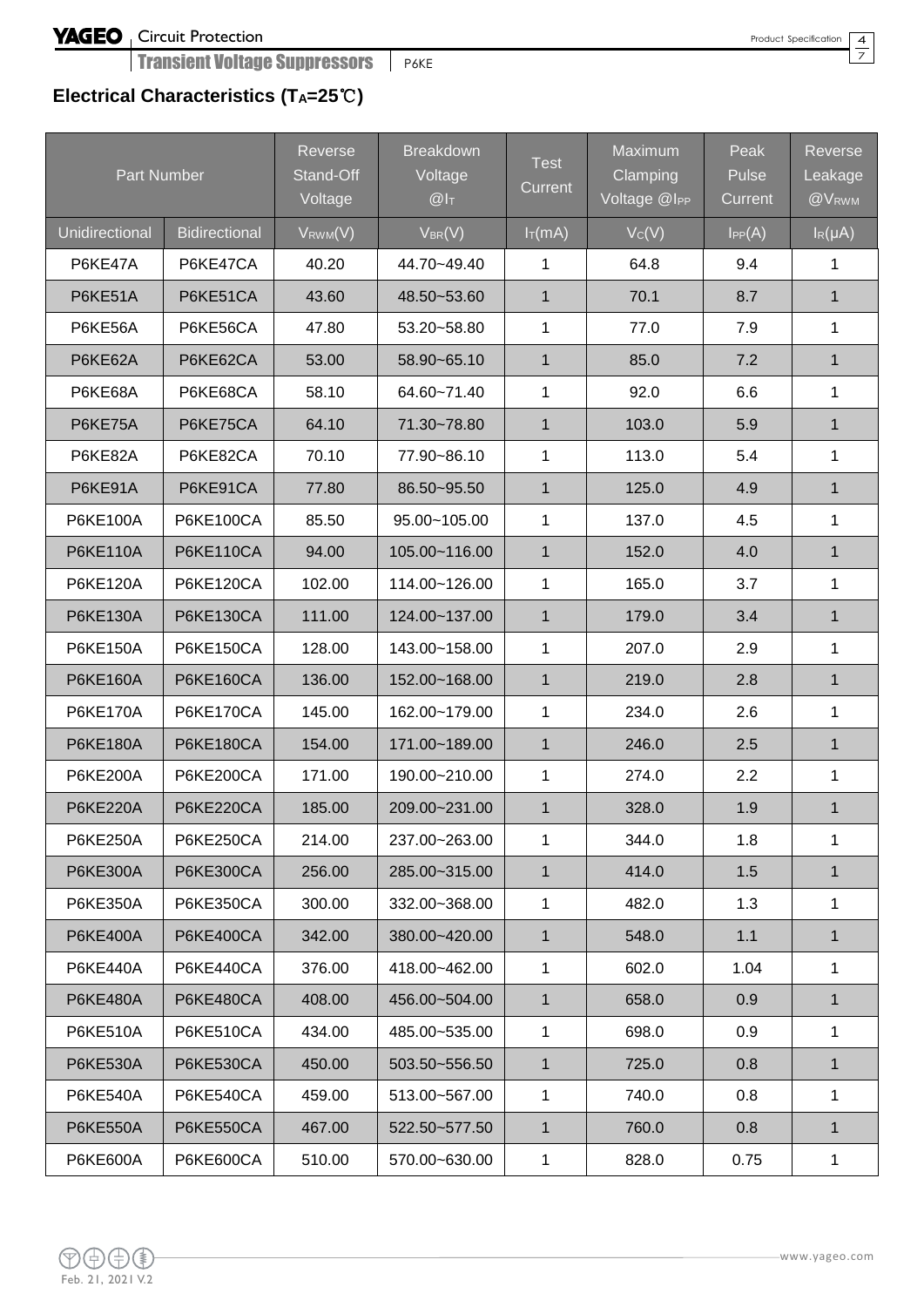5 7

### **Ratings and Characteristic Curves (TA=25**℃ **unless otherwise noted)**











#### Figure 2. Pulse Derating Curve



Figure 4. Typical Junction Capacitance



Figure 6. Maximum Non-Repetitive Forward Surge Current Uni-Directional Only

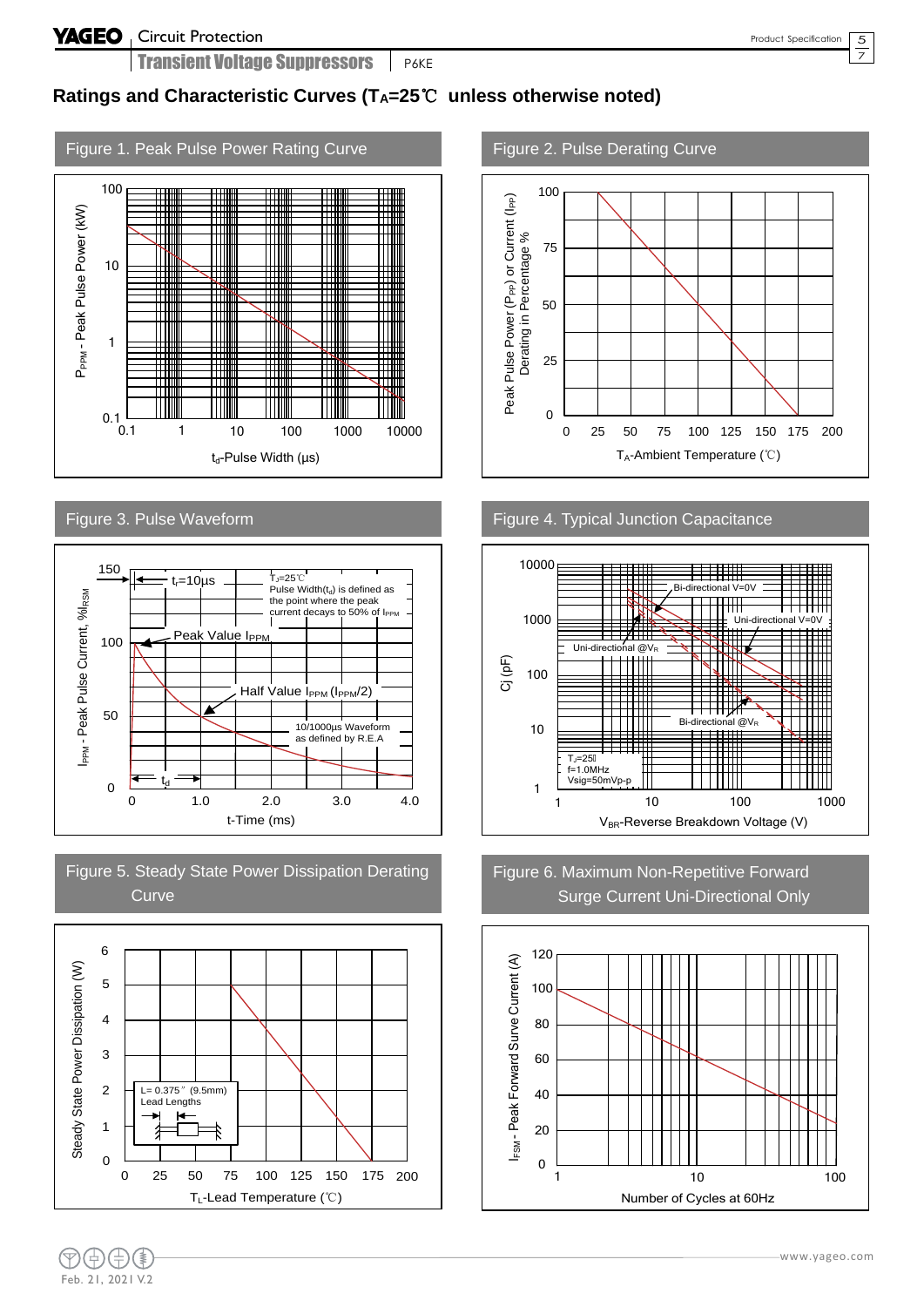#### **YAGEO** Circuit Protection

Transient Voltage Suppressors **P6KE** 

 $\frac{6}{1}$  $\overline{7}$ 

### **Recommended Soldering Conditions**



#### **Marking Code**



#### **Part Number Code**

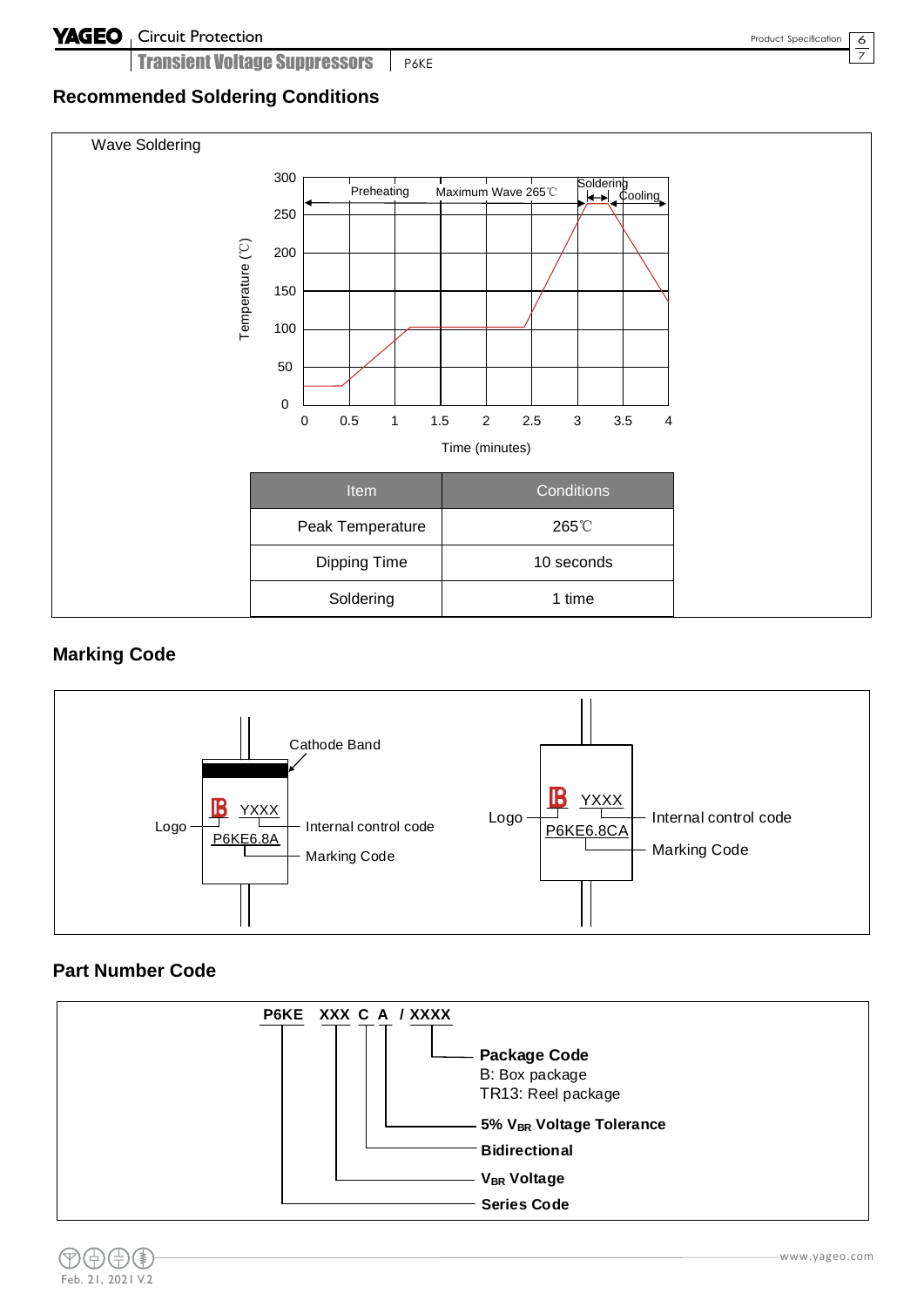### **YAGEO** Circuit Protection

**Transient Voltage Suppressors P6KE** 

7  $\overline{\phantom{0}}$ 

### **Ordering Code for Different Package**

Box package: Add suffix "/B" at the end of the part number, such as P6KEXXXCA/B Reel package: Add suffix "/TR13" at the end of the part number, such as P6KEXXXCA/TR13

### **Packaging**